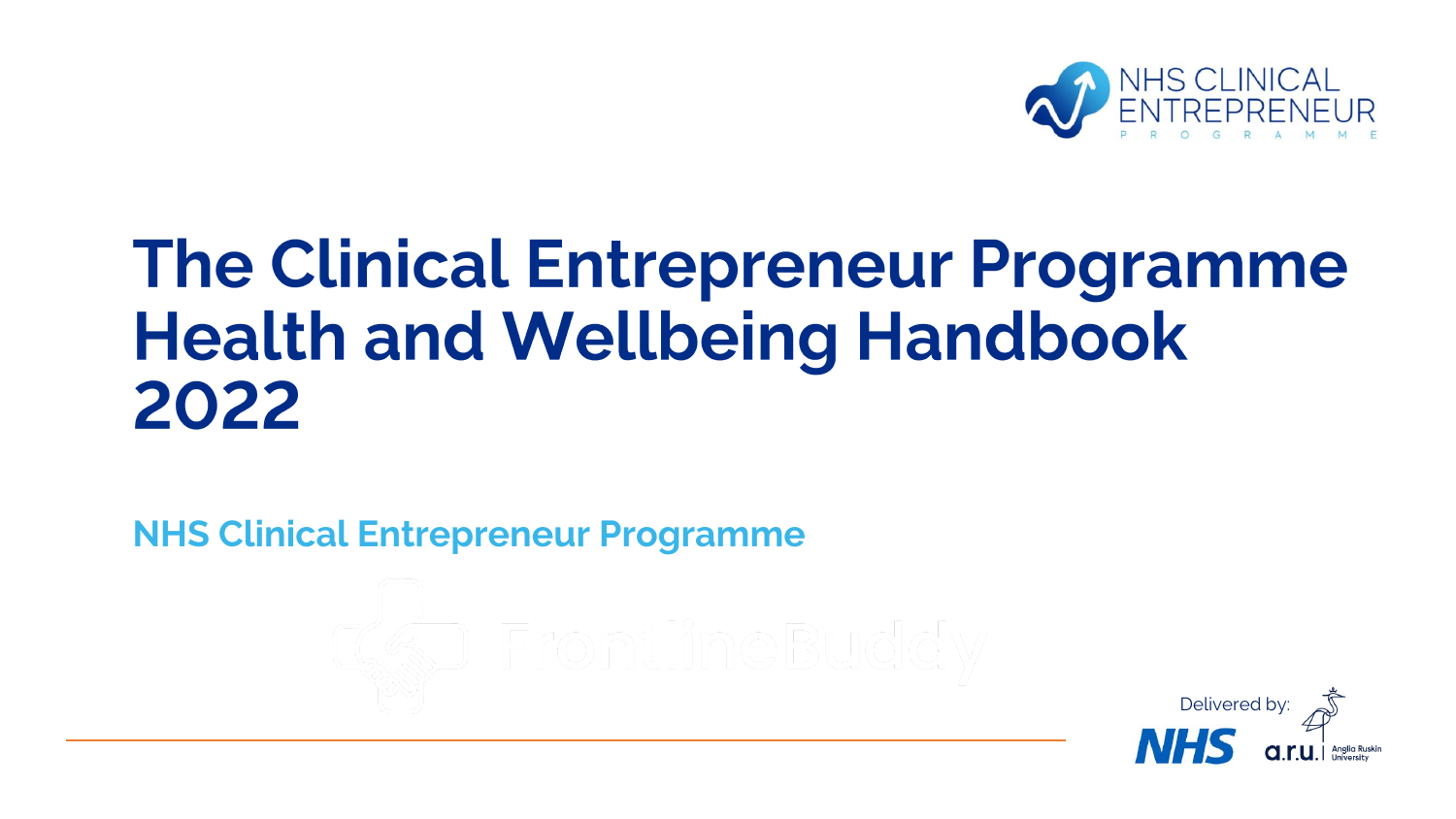## **Contents**

### **Overview**



- Page 3-4 : Introduction to Health and Wellbeing on the NHS Clinical Entrepreneur Programme
- Page 5-8 : Emergency Support Contact Information
- Page 9-10 : The NHS CEP Health and Wellbeing Offering
- Page 11: The NHS CEP Clinical Entrepreneur Non-Emergency Health and Wellbeing Guidance Sheet
- Page 12: The NHS CEP Mentor Non-Emergency Health and Wellbeing Guidance Sheet
- Page 13: NHS Health and Wellbeing Resources
- Page 14-15: Useful Health and Wellbeing Resources
- Page 16: National Campaigns
- Page 17: Suicide Awareness Training
- Page 18: Contact Information

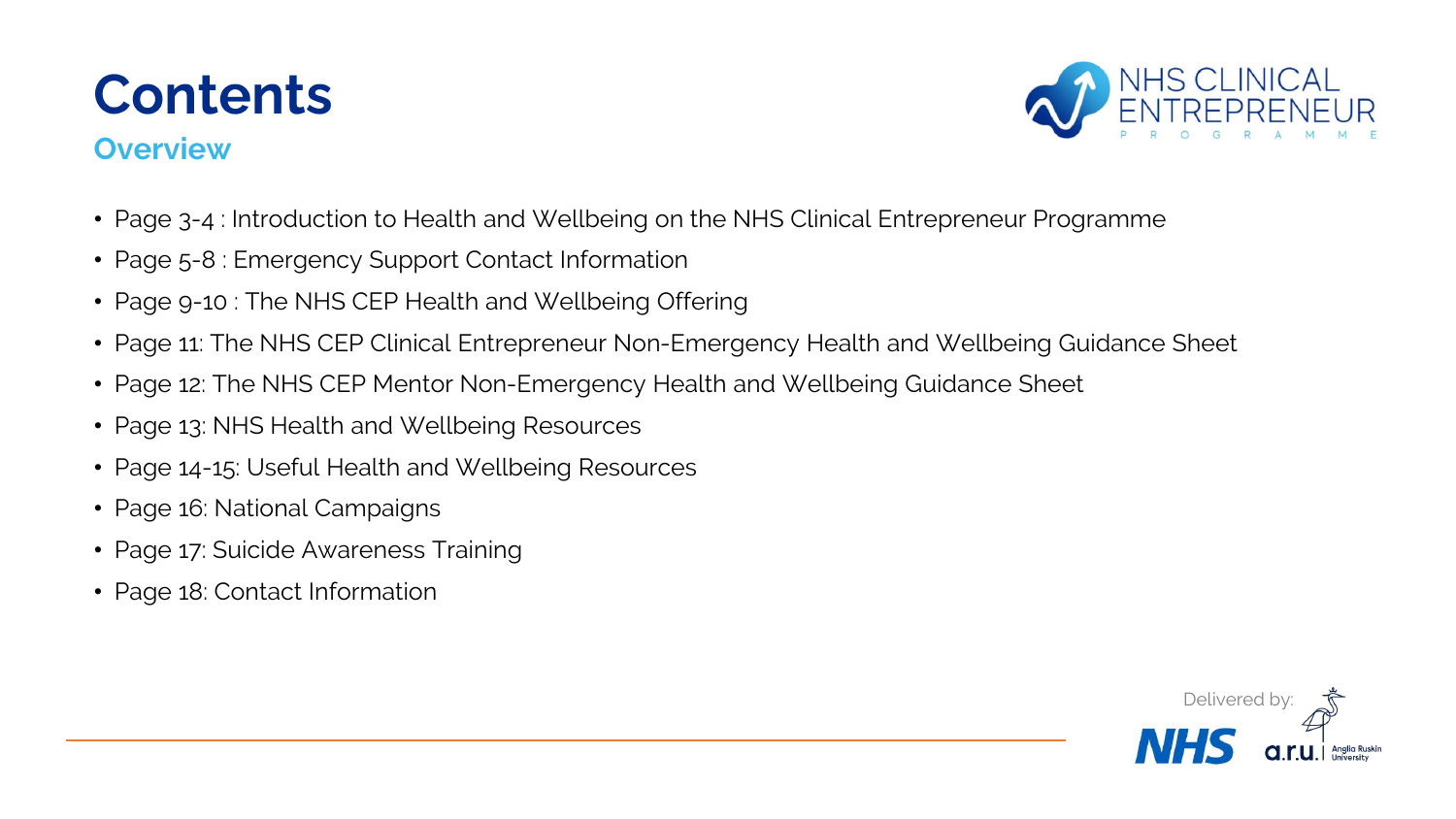## **Health and Wellbeing on the NHS Clinical Entrepreneur Programme Introduction**



The NHS Clinical Entrepreneur Programme, was established in 2016 and aims to support healthcare staff to develop the commercial skills, knowledge and experience needed to successfully develop and spread innovation, for the benefit of patients, the public and the wider NHS.

The programme offers a range of support including guidance and opportunities around health and wellbeing. The programme understands the importance of equipping entrepreneurs and the NHS workforce with the skills and knowledge to support their own wellbeing and also support others.

This booklet has been developed to provide an outline of the tools, information and support available to all on the programme.

If you have any questions, please contact the NHS CEP Team: [Cep@aru.ac.uk](mailto:Cep@aru.ac.uk)

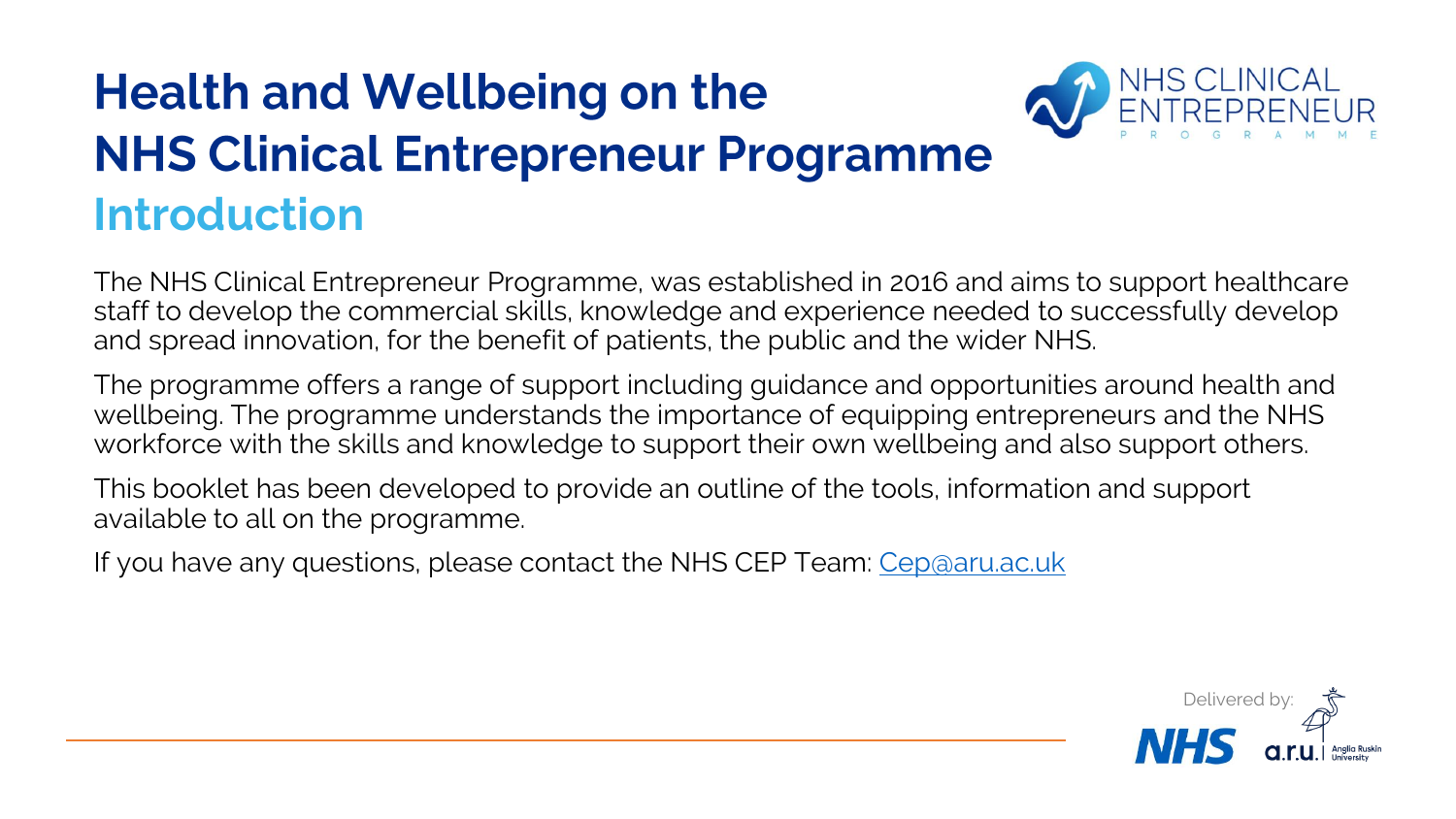### **Health and Wellbeing on the NHS Clinical Entrepreneur Programme Introduction**



''Our day jobs in the NHS can sometimes feel really tough and although transforming patient care through innovation and entrepreneurship can be so impactful and personally rewarding, it can also be really demanding; physically, mentally and emotionally. That is why our team is dedicated to supporting your health and well-being throughout your journey with the NHS Clinical Entrepreneur Programme.''

*Professor Tony Young OBE- National Clinical Lead for Innovation at NHS England, and NHS Improvement; Professor of Medical Innovation and Entrepreneurship, Anglia Ruskin University; Consultant Urological Surgeon at Southend University Hospital and Associate Medical Director Mid and South Essex NHS Foundation Trust*





"We work hard within the NHS and put ourselves out-there as innovators, entrepreneurs and disruptors. We deserve to be able to go home after a long shift or a hard day of work and sleep well to recover for the next day. We need to be able to reach out for support in the moment of difficulty and know that we will be there for each other-as NHS Clinical Entrepreneurs, HIP Health Innovators and Crisis Entrepreneurs."

*Emilios Lemoniatis- Consultant Child and Adolescent Psychiatrist and Clinical lead for Health and Wellbeing on the NHS CEP*

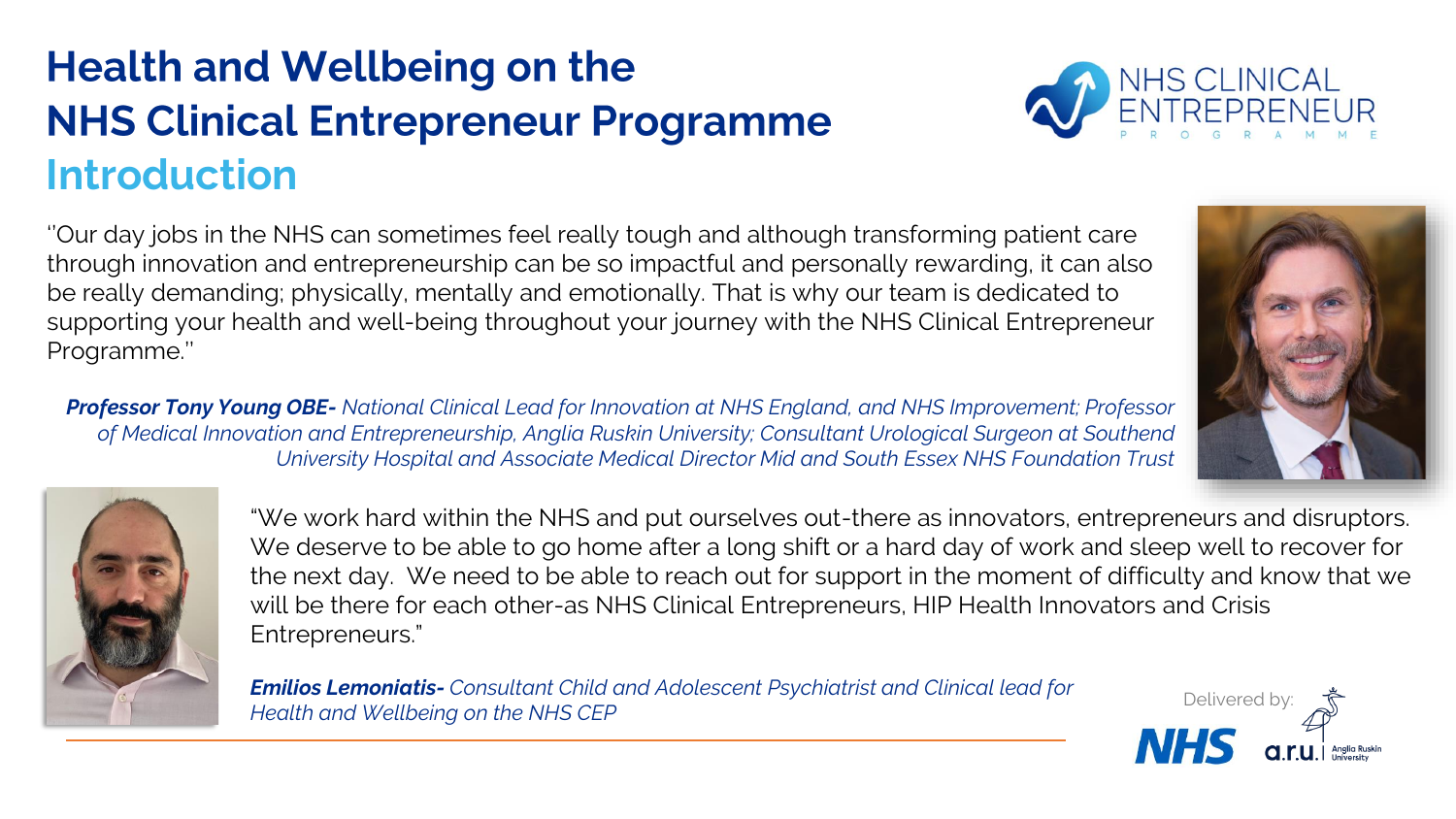

**Important Emergency Information** 

### **IMPORTANT:**

- If you are thinking about suicide, feel unsafe or have seriously harmed yourself, call **999** for an ambulance or go straight to **A&E**.
- For further information on your local emergency services, please click **[HERE](https://www.nhs.uk/nhs-services/urgent-and-emergency-care-services/)**
- If you or an individual requires attention and is not safe to leave alone, Call 111 Option 2 where a member of the Crisis Response Service can support you.
- Please continue to follow your NHS internal policy when supporting the health and wellbeing of yourself and others within your organisation.
- For further Health and Wellbeing support please contact your local occupational health department and local trust health and wellbeing leads.
- If you have Health and Wellbeing concerns for someone on the programme, please see our emergency escalation pathway on our website <u>[\(nhscep.com\)](https://nhscep.com/)</u> or contact the programme team at [CEP@aru.ac.uk](mailto:CEP@aru.ac.uk)

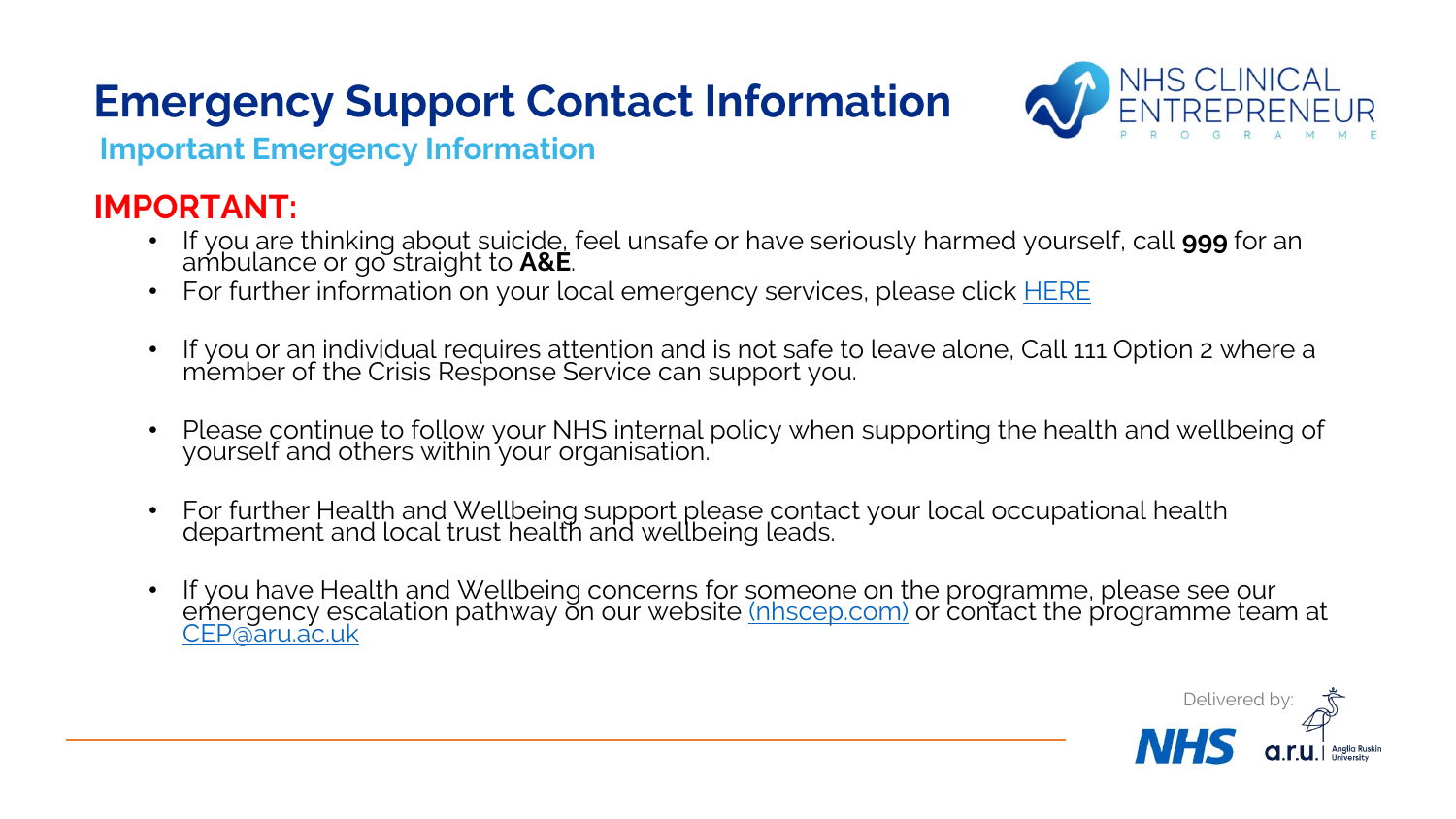

### **National Helplines**

| <b>Helpline</b>                                  | <b>Contact Information</b>                                                                               |  |
|--------------------------------------------------|----------------------------------------------------------------------------------------------------------|--|
| <b>Find a helpline</b>                           | Click Here- Search for helplines and further information                                                 |  |
| <b>Wales helplines and</b><br>support            | <b>Click Here-Wales</b>                                                                                  |  |
| <b>Scotland helplines and</b><br>support         | <b>Click Here-Scotland</b>                                                                               |  |
| <b>Northern Ireland helplines</b><br>and support | <b>Click Here- Northern Ireland</b>                                                                      |  |
| <b>UK Wide helplines and</b><br>support          | <b>Click Here- UK Wide</b>                                                                               |  |
| <b>Bereavement support line</b>                  | Call 0300 303 4434- Operated by Hospice UK and free to access from 8:00am - 8:00pm, seven days a week.   |  |
| <b>Samaritans</b>                                | Call 116 123 or call the confidential NHS staff support line open 7-11pm, 7 days a week on 0800 069 6222 |  |

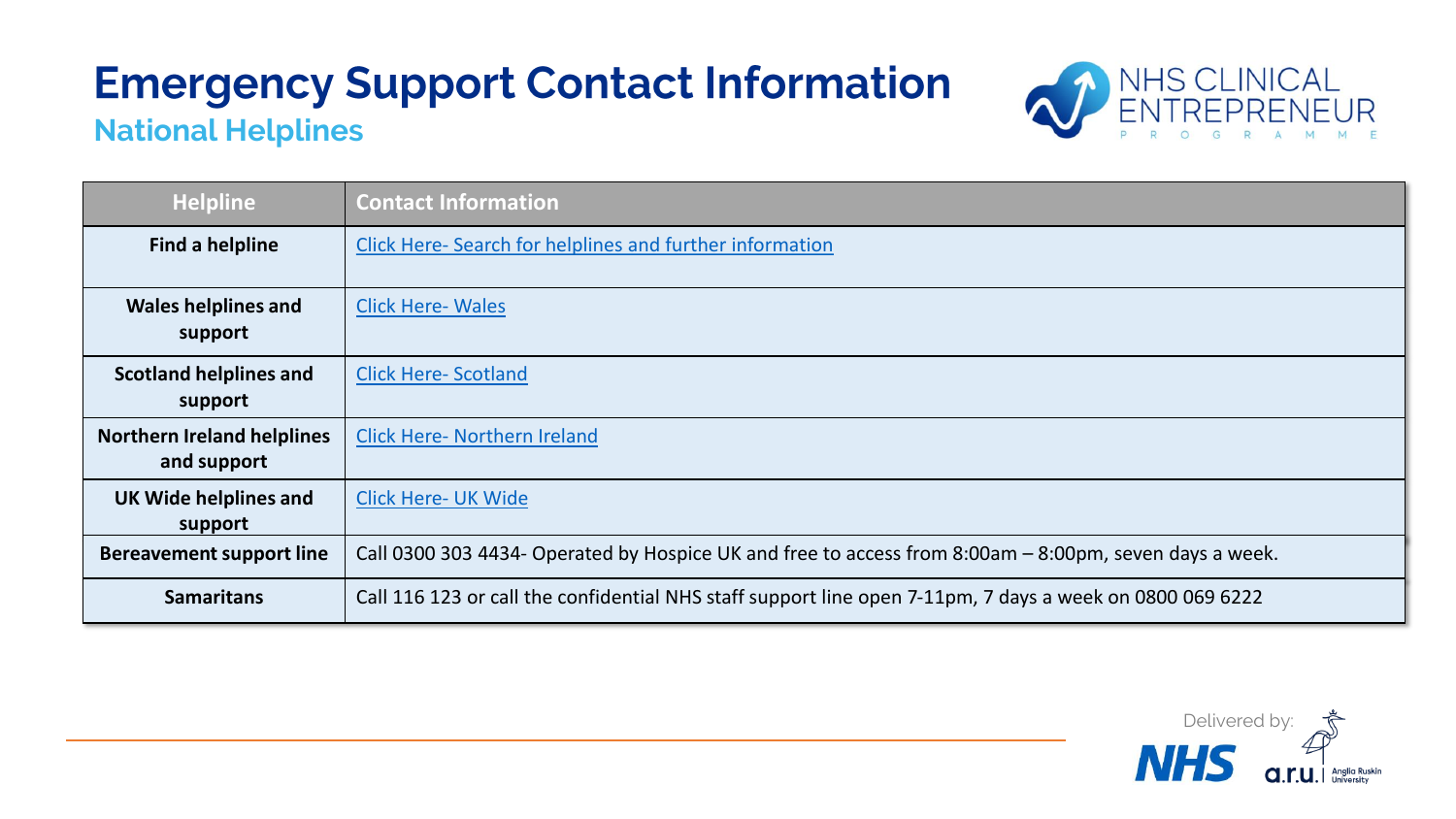

### **National Helplines**

| <b>Helpline</b>                                     | <b>Contact Information</b>                                                                                                                                                                                                |  |  |  |  |
|-----------------------------------------------------|---------------------------------------------------------------------------------------------------------------------------------------------------------------------------------------------------------------------------|--|--|--|--|
| <b>Papyrus</b>                                      | Call 0800 068 41 41 - Monday to Friday 9am to 10pm, weekends and bank holidays 2pm to 10pm<br>Text 07860 039967 or Email: pat@papyrus-uk.org                                                                              |  |  |  |  |
| <b>Mind</b>                                         | Monday-Friday 9am to 6pm except bank holidays, www.mind.org.uk, InfoLine: 0300 123 2293 to call, or text 86463,<br>Email info@mind.org.uk                                                                                 |  |  |  |  |
| Calm                                                | Every day of the year, 5pm to midnight-www.thecalmzone.net, Helpline: 0800 58 58 58, Webchat:<br>www.thecalmzone.net/help/webchat/                                                                                        |  |  |  |  |
| <b>National Debtline</b>                            | Call 0808 808 4000 – A free and confidential service debt advice service for people in England, Wales and Scotland.                                                                                                       |  |  |  |  |
| <b>National Domestic</b><br><b>Violence Hotline</b> | Call 0800 2000 247-24 hours a day, seven days a week, 365 days a year, the National Domestic Violence Hotline<br>provides essential tools and support to help survivors of domestic violence to live lives free of abuse. |  |  |  |  |
| <b>Frank</b>                                        | Call 0300 123 6600- Find out everything you need to know about drugs, their effects and the law. Talk to Frank for facts,<br>support and advice on drugs and alcohol today.                                               |  |  |  |  |
| <b>Problem Gambling Support</b>                     | Call 0800 8020 133- GamCare is the leading UK provider of free information, advice and support for anyone harmed by<br>gambling.                                                                                          |  |  |  |  |
| <b>Alcoholics Anonymous</b>                         | Call 0800 917 7650- AA is concerned solely with the personal recovery and continued sobriety of individual alcoholics<br>who turn to the Fellowship for help.                                                             |  |  |  |  |

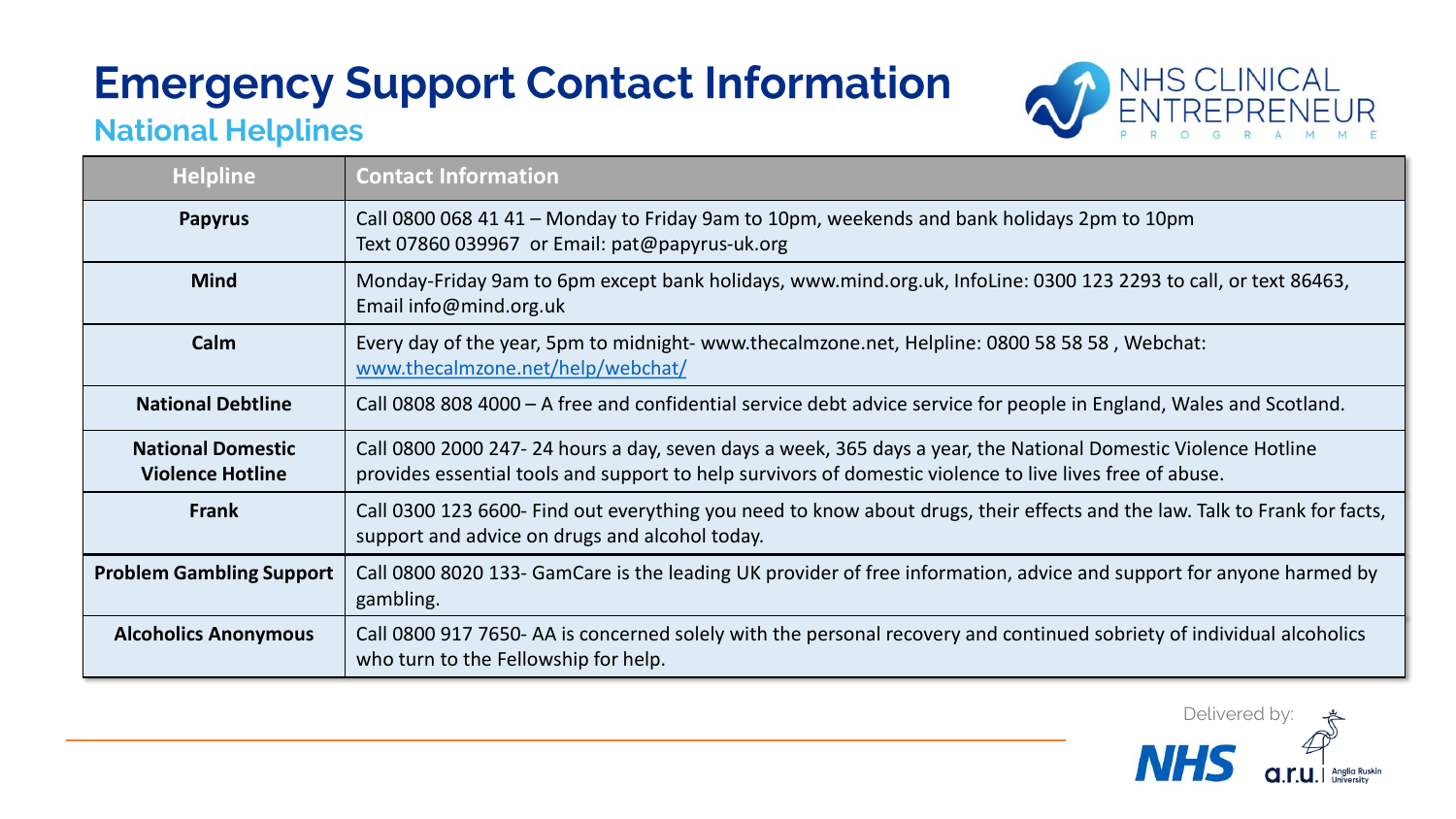### **Free Wellbeing Apps**



| App                | Information- Each app is downloadable from the app store except Cityparents                                                                                                                                                                                                                    |
|--------------------|------------------------------------------------------------------------------------------------------------------------------------------------------------------------------------------------------------------------------------------------------------------------------------------------|
| #StayAlive         | The Stay Alive app is a suicide prevention resource for the UK, packed full of useful information and tools to help you<br>stay safe in crisis.<br>More information: Click here                                                                                                                |
| <b>Bright Sky</b>  | Bright Sky is a free to download, confidential mobile app providing support and information for anyone who may be in<br>an abusive relationship or those concerned about someone they know.<br>More information: Click here                                                                    |
| <b>Cityparents</b> | The Cityparents programme consists of a curated collection of positive and practical support for working parents,<br>delivered through expert-led webinars/seminars, advice, peer insights, online articles, blogs and podcast.<br>Website and for more information on free access: Click here |
| Headspace          | Headspace is a science-backed app in mindfulness and meditation, providing unique tools and resources to help reduce<br>stress, build resilience, and aid better sleep.<br>For more information on free access: Click here                                                                     |
| <b>Unmind</b>      | Unmind is a mental health platform that empowers staff to proactively improve their mental wellbeing.<br>For more information on free access: Click here                                                                                                                                       |

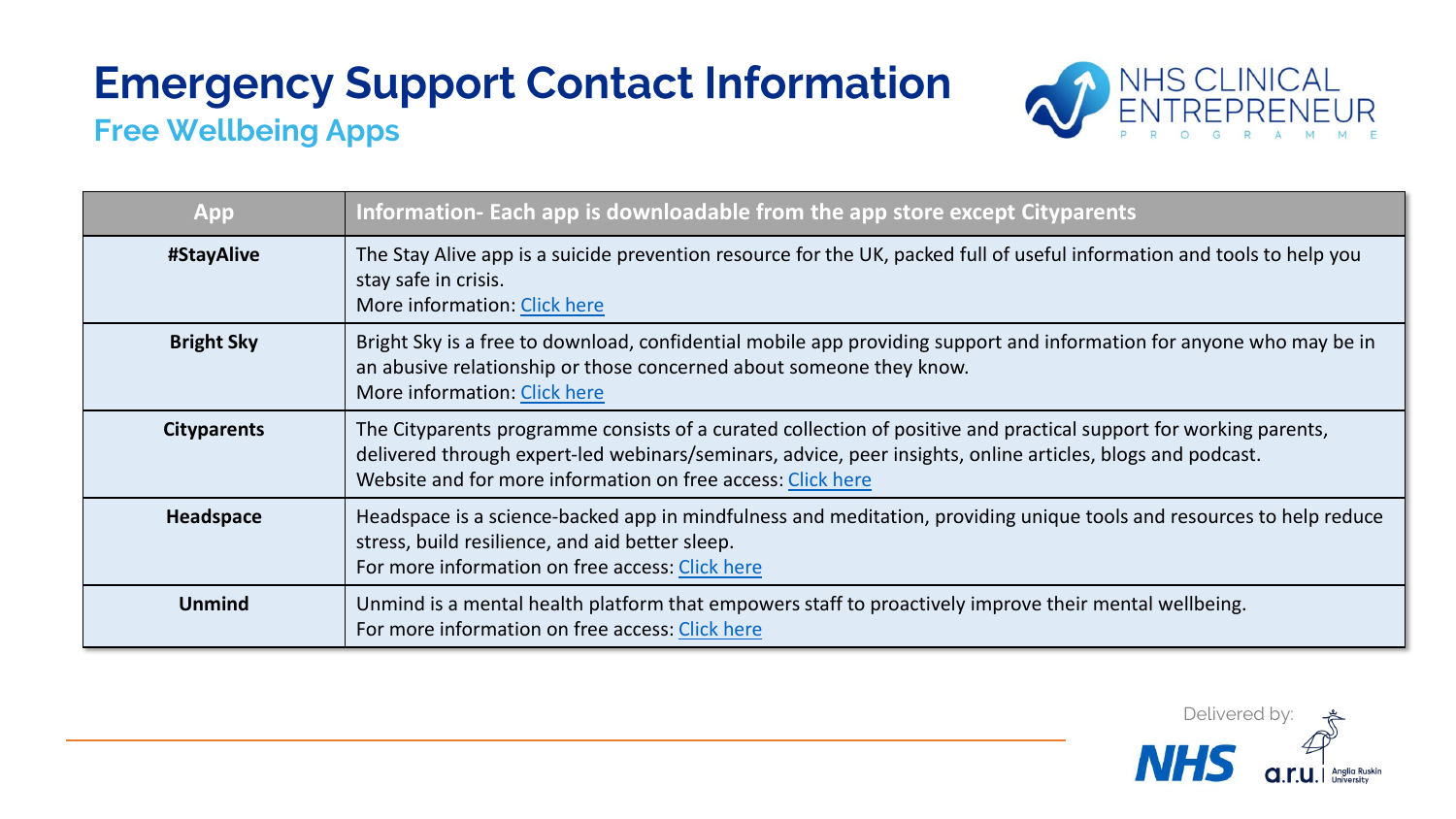### **NHS CEP Offering**

In 2022, the programme team will be working with our clinical lead Emilios Lemoniatis to expand our Health and Wellbeing offering.

#### **We are exploring:**

**Training Programmes-** In November we trialled the Frontline Buddy Training Programme with a small cohort of NHS CEP mentors. We are now exploring the most effective way forward on providing health and wellbeing training for the programme. To learn more about FrontlineBuddy please [Click Here](https://www.frontlinebuddy.com/)

*'Clinical Entrepreneurs join the NHS CEP when their innovation or idea is between emergence and commercial success, this part of the journey is known as the 'valley of death' due to how difficult, long and precarious it is. The Frontline Buddy programme acknowledges that Clinical Entrepreneurs (CE's) need to focus on well-being as a proactive part of their journey, and that CE's are best placed to support each other's journey through the programme. FrontlineBuddy provides a connecting and checking-in programme for discussing, understanding and recognising the well-being concerns in others and of course yourself in the process.'* 

*Tamsin Holland Brown- Paediatrician, Delivery Lead on the NHS CEP and Frontline Buddy.* 

**Health and Wellbeing Support Groups**

**Regular Pit Stop Sessions** 

**Educational Sessions and Events**

**Resources and more…**

The programme team will be in touch with more information and opportunities. The programme team will be in touch with more information and opportunities.







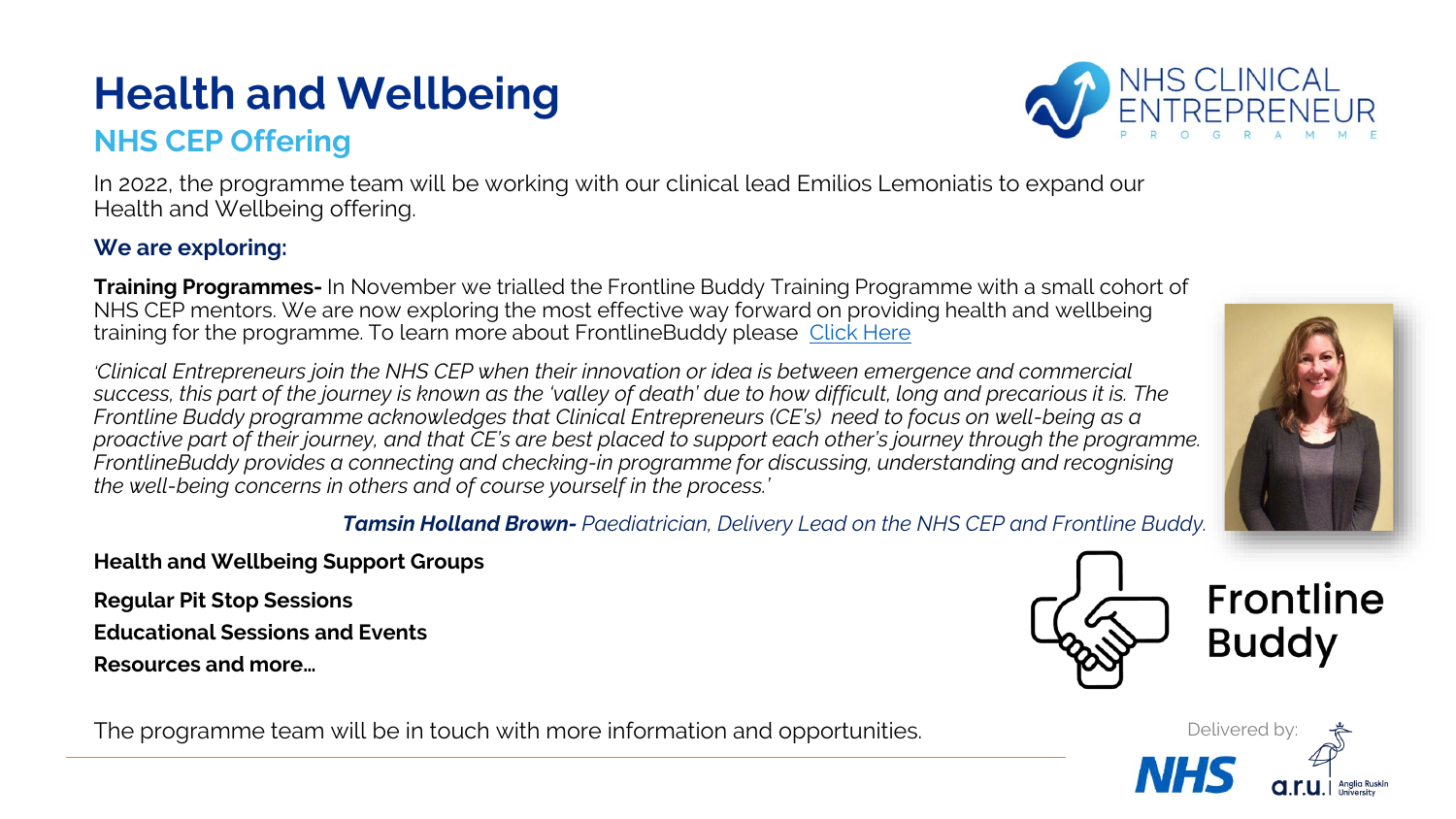### **NHS CEP Offering**



#### **Non-emergency health and wellbeing concerns**

The NHS Clinical Entrepreneur programme Team understands that health and wellbeing challenges can arise at anytime throughout your journey on the programme and therefore we have created two guidance sheets, for easy access to support when/ if it is required.

#### **Entrepreneur Guidance Sheet**

The first sheet is for all entrepreneurs on the programme, including; NHS Clinical Entrepreneurs, HIP Health Innovators and Crisis Entrepreneurs. Please refer to this guidance if you require support.

#### **Mentor Guidance Sheet**

The second sheet is to support the mentors on the programme when supporting their mentee's. Please refer to this guidance throughout the year.

**Important:** In an emergency situation please follow your local NHS organisational policy, the NHS CEP escalation pathway and contact information on slides 5-8.

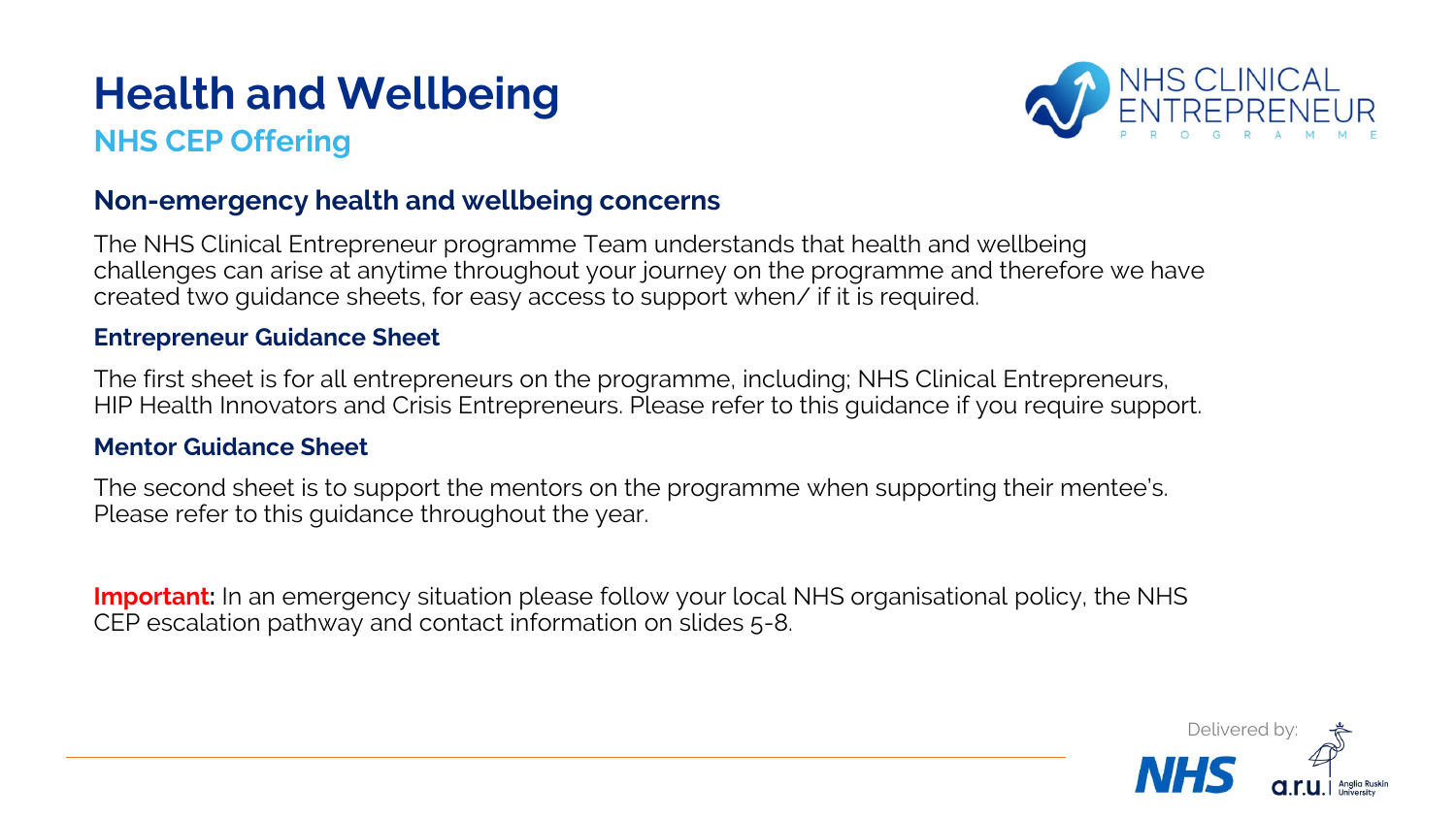### **Clinical Entrepreneur Non-Emergency Guidance Sheet**



# NHS CLINICAL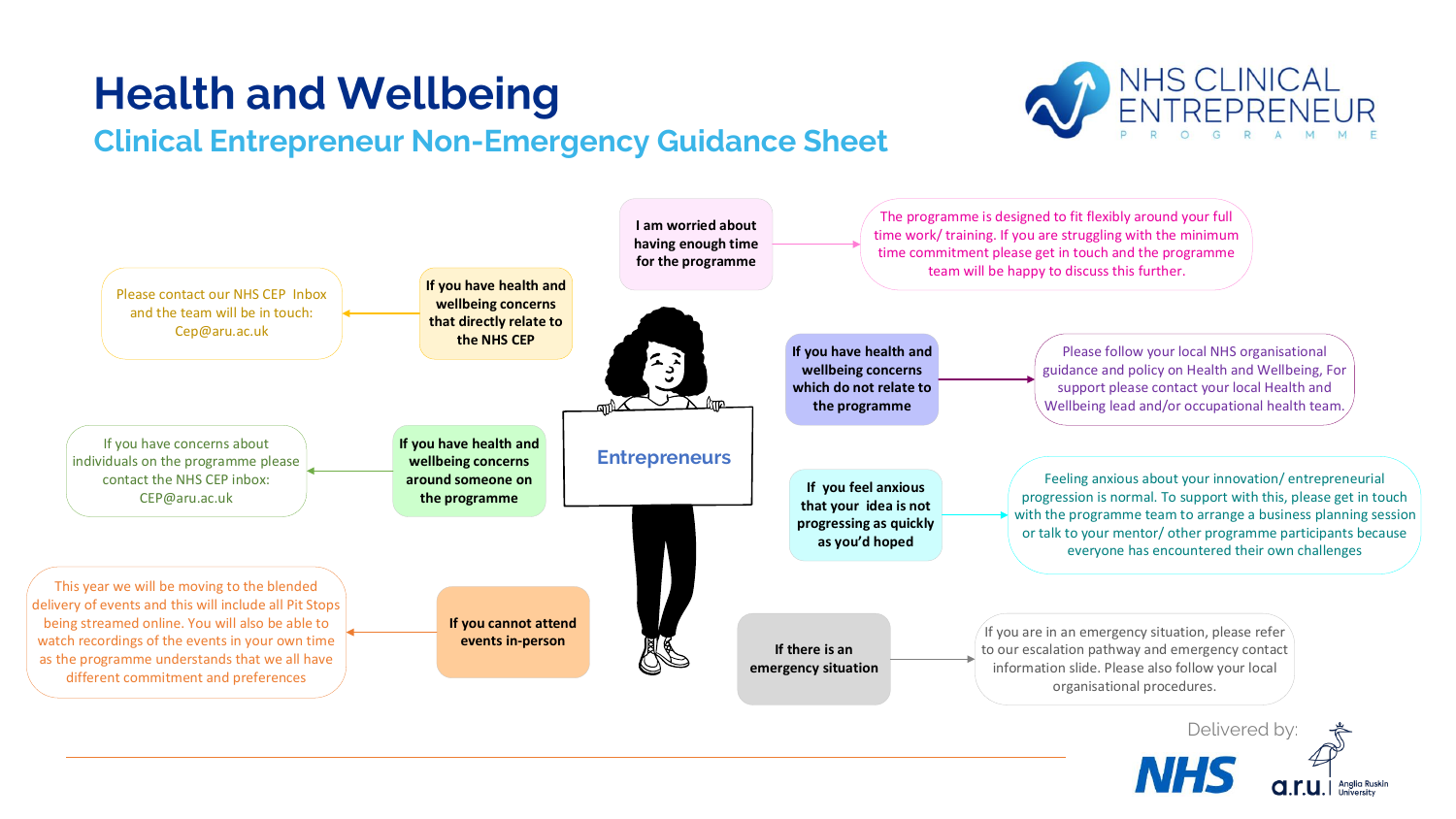### **Mentor Non-Emergency Guidance Sheet**



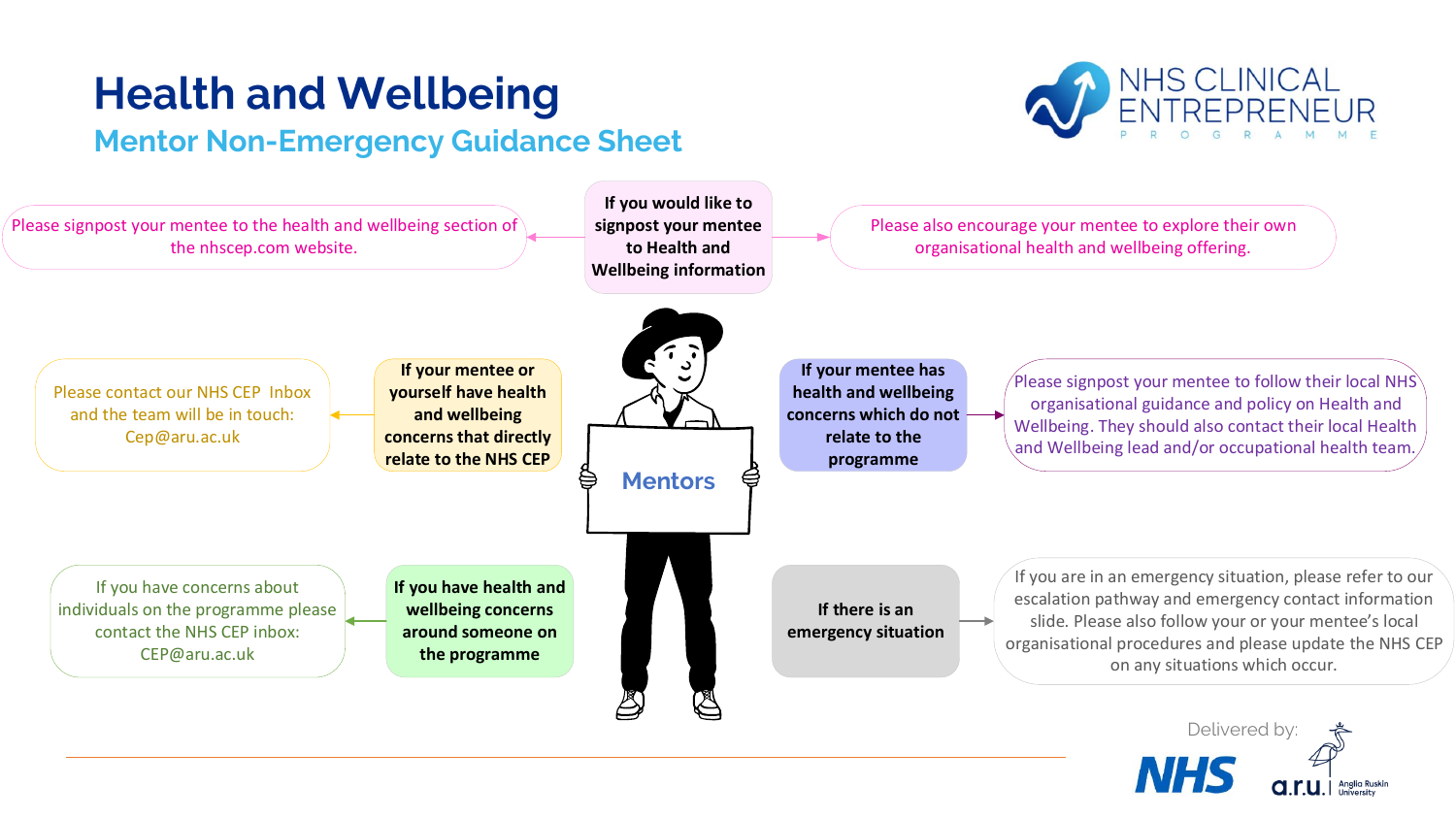### **The National NHS Support Offering**



To explore the National NHS Support Offering for Health and Wellbeing, please [Click Here](https://www.england.nhs.uk/supporting-our-nhs-people/) Please **click** on the icons below to access supportive resources.

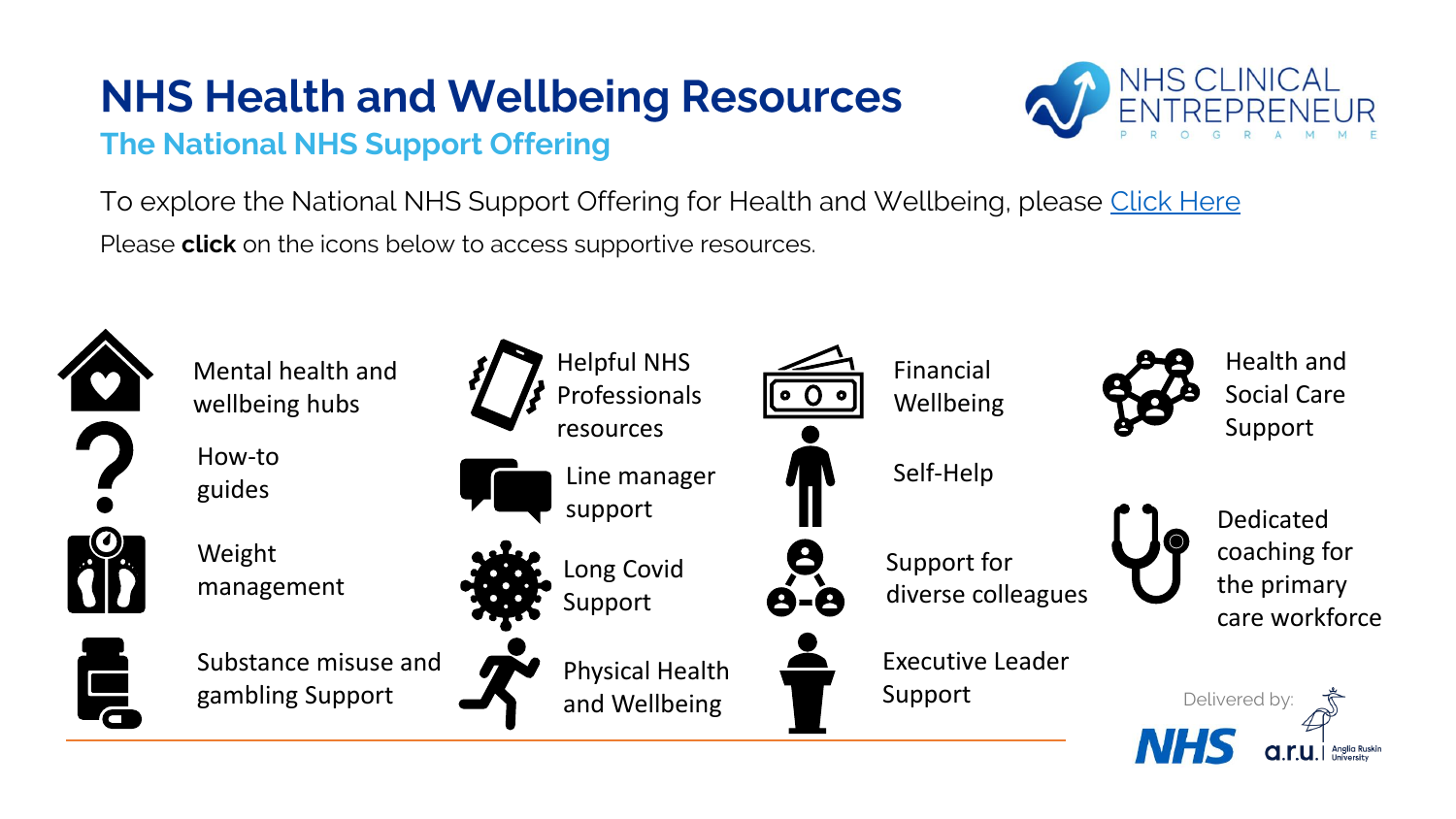### **Leadership and Everyday Resources**



Growth 2022- Development programmes & resources for you to access

Please **click** on the icons below to access supportive resources.

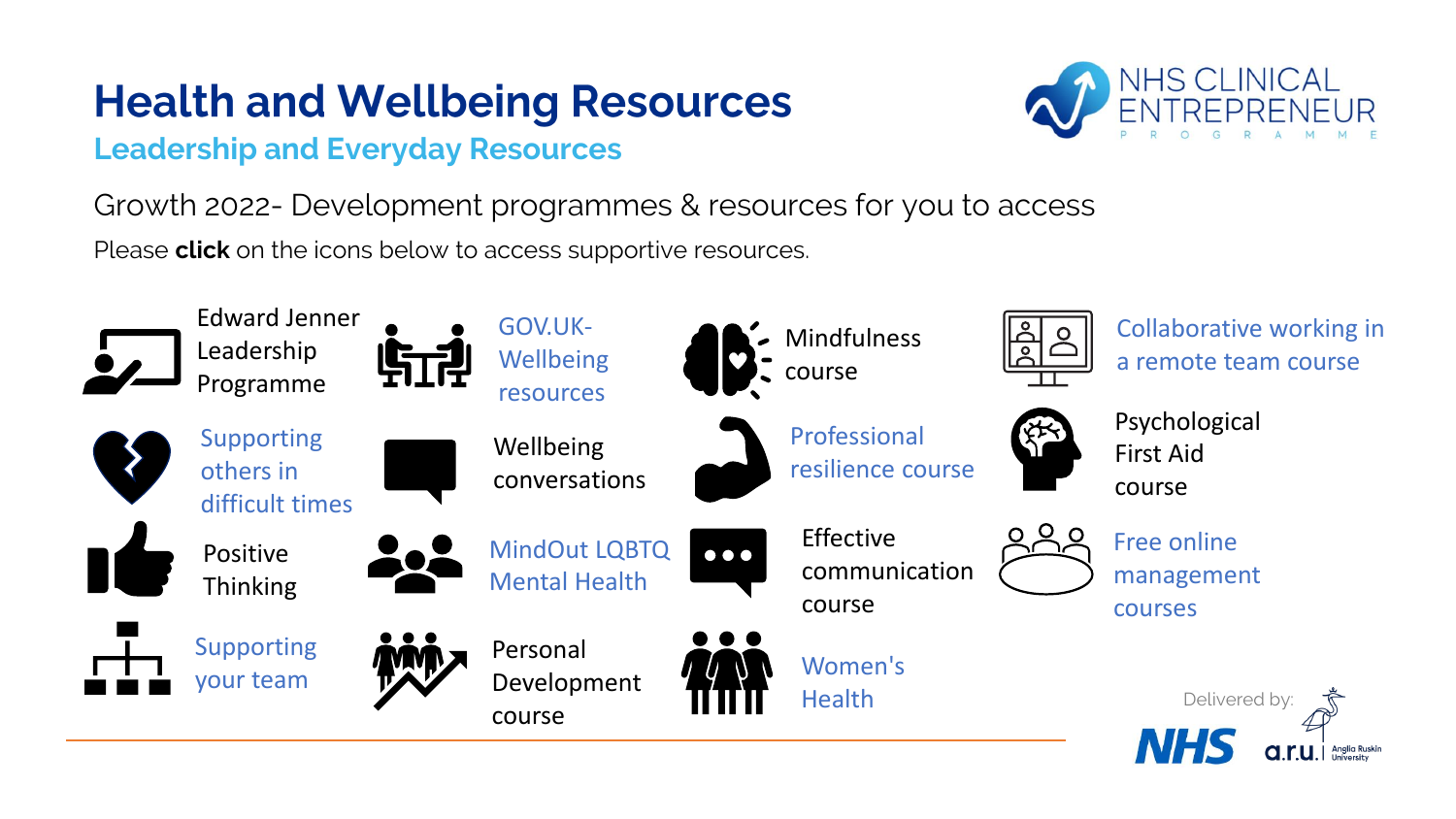### **Leadership and Everyday Resources Continued**

Please **click** on the icons below to access supportive resources.



NHS CLINICAL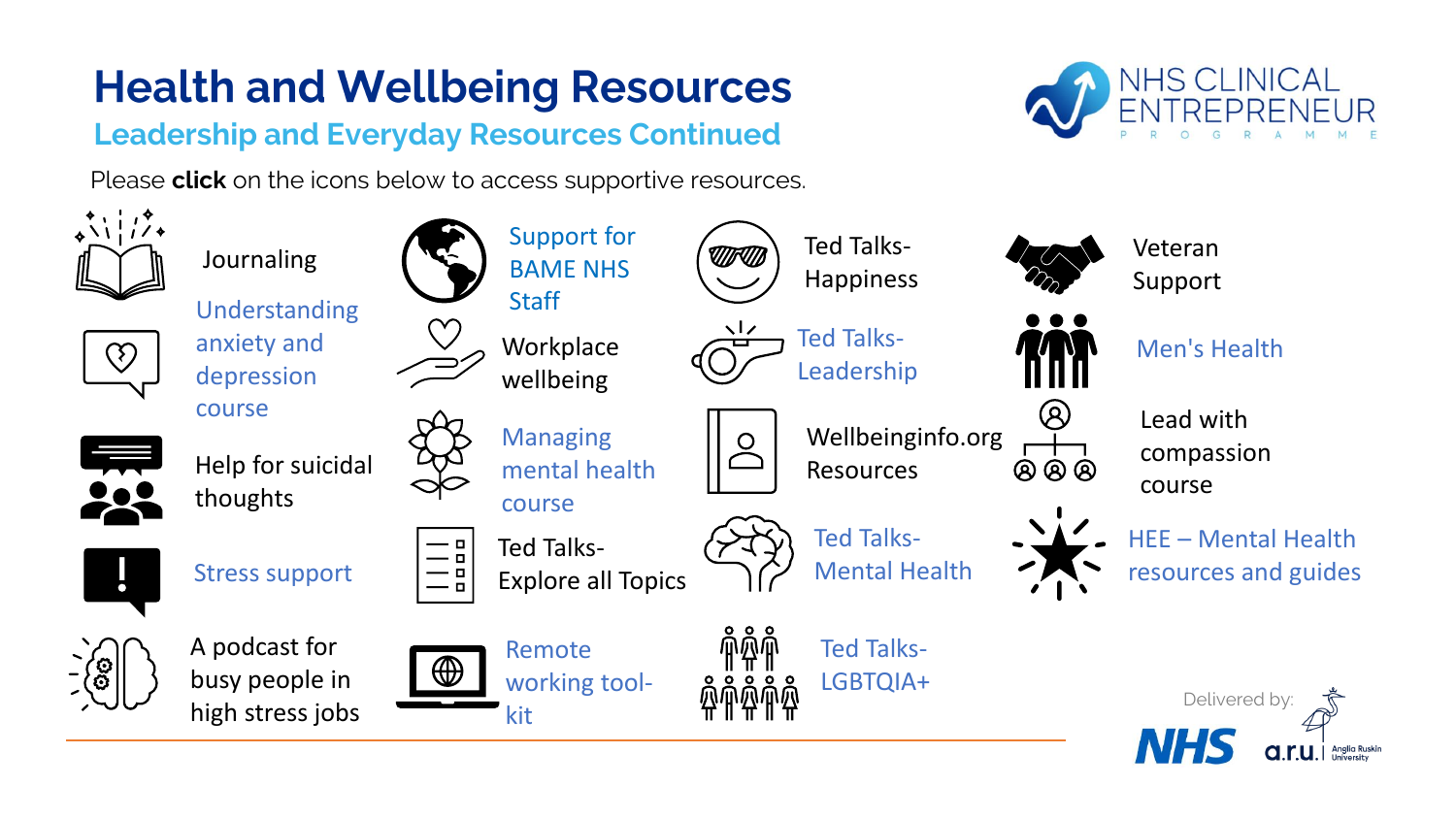### **National Campaigns**



| <b>April 2022</b>                                                                                                                                                                            | <b>May 2022</b>                                                                                                                                              | June/ July 2022                                                                                                                                                                              | <b>August 2022</b>                                                                                                                                                                                                   | For more                                                                   |
|----------------------------------------------------------------------------------------------------------------------------------------------------------------------------------------------|--------------------------------------------------------------------------------------------------------------------------------------------------------------|----------------------------------------------------------------------------------------------------------------------------------------------------------------------------------------------|----------------------------------------------------------------------------------------------------------------------------------------------------------------------------------------------------------------------|----------------------------------------------------------------------------|
| <b>Stress Awareness Month</b><br>28 <sup>th-</sup> On your feet Britain                                                                                                                      | National Walking Month<br>9-15 <sup>th -</sup> Mental Health<br>Awareness Week                                                                               | 13-17 <sup>th</sup> June - BNF Healthy<br><b>Eating Week</b><br>14 <sup>th</sup> June-World blood<br>donor day<br>20-26 <sup>th</sup> June- Cervical<br><b>Screening Awareness Week</b>      | 4 <sup>th</sup> - Cycle to work day                                                                                                                                                                                  | information<br>and a<br>calendar of<br>all national<br>campaigns<br>please |
| September 2022                                                                                                                                                                               | October 2022                                                                                                                                                 | November 2022                                                                                                                                                                                | December 2022                                                                                                                                                                                                        | <b>Click Here</b>                                                          |
| 10 <sup>th</sup> - World suicide<br>prevention day<br>17 <sup>th</sup> - World patient safety<br>day<br>25 <sup>th</sup> - Worlds biggest coffee<br>morning<br>$27th$ - National fitness day | Stoptober<br>National Cholesterol Month<br><b>Breast Cancer Awareness</b><br>Month<br>Menopause awareness<br>month<br>10 <sup>th</sup> - World mental health | Movember-Men's health<br>awareness month<br>2 <sup>nd</sup> - National stress<br>awareness day<br>11-16 <sup>th</sup> - Alcohol awareness<br>week<br>$14$ -20 <sup>th</sup> – Self-care week | 25 <sup>th</sup> November-10 <sup>th</sup><br>December- 16 days of<br>action against domestic<br>violence<br>1 <sup>st</sup> - World AIDS day<br>2 <sup>nd</sup> -8 <sup>th</sup> - National grief<br>awareness week |                                                                            |
|                                                                                                                                                                                              | day                                                                                                                                                          |                                                                                                                                                                                              |                                                                                                                                                                                                                      | Delivered by:                                                              |

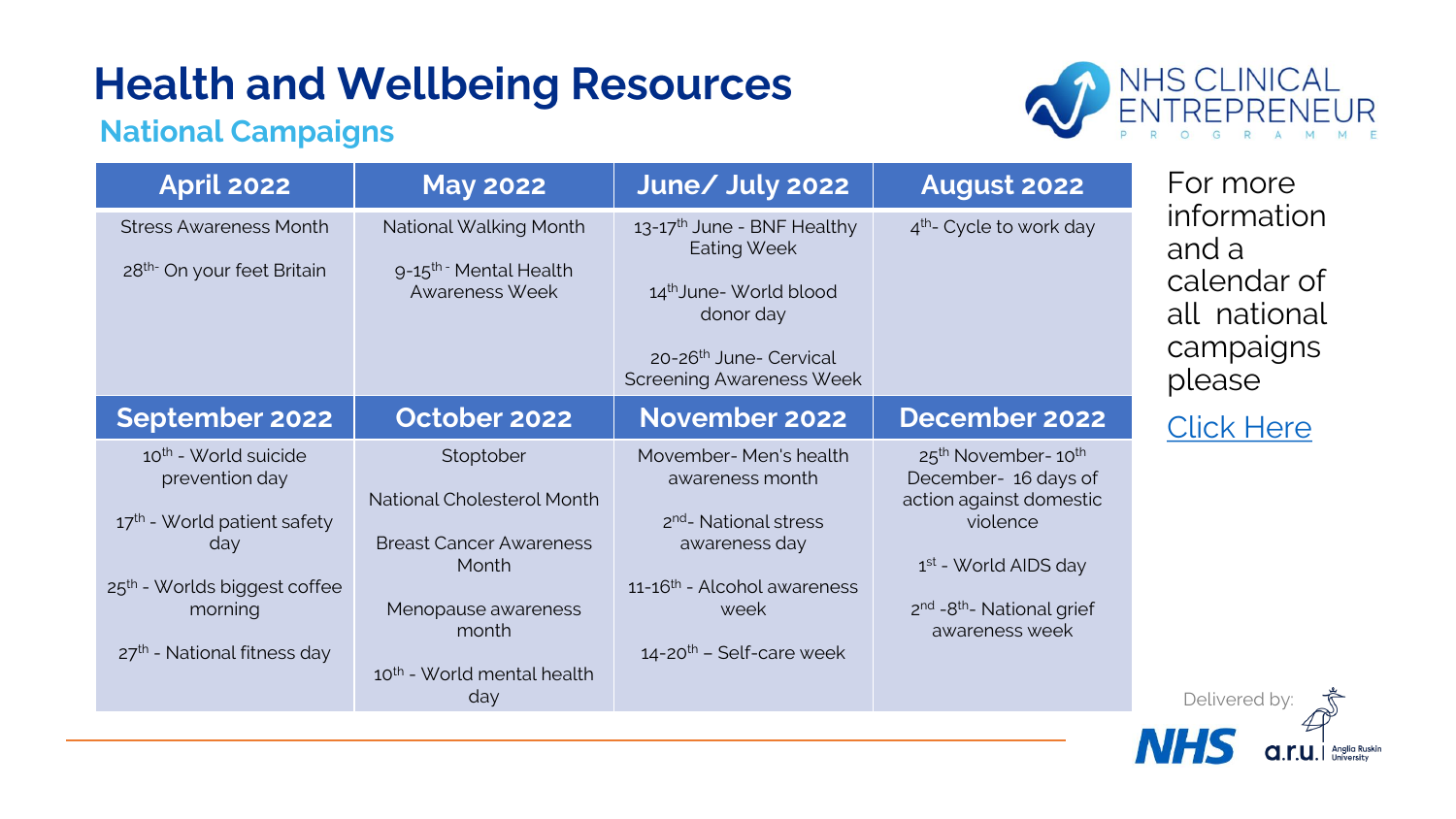

**Suicide Awareness** 

''We know it can be daunting, but talking about suicide doesn't have to be difficult and you don't need to be an expert. Being open and ready to have that conversation can help to save someone's life. ''

Please complete the **FREE** training from the Zero Suicide Alliance [Here](https://www.zerosuicidealliance.com/training?msclkid=95e2e8daa90011ec9ffecd171ec554f4)

The training is also available at [www.letstalkaboutsuicideessex.co.uk](http://www.letstalkaboutsuicideessex.co.uk/) and it takes just **20** minutes to complete.